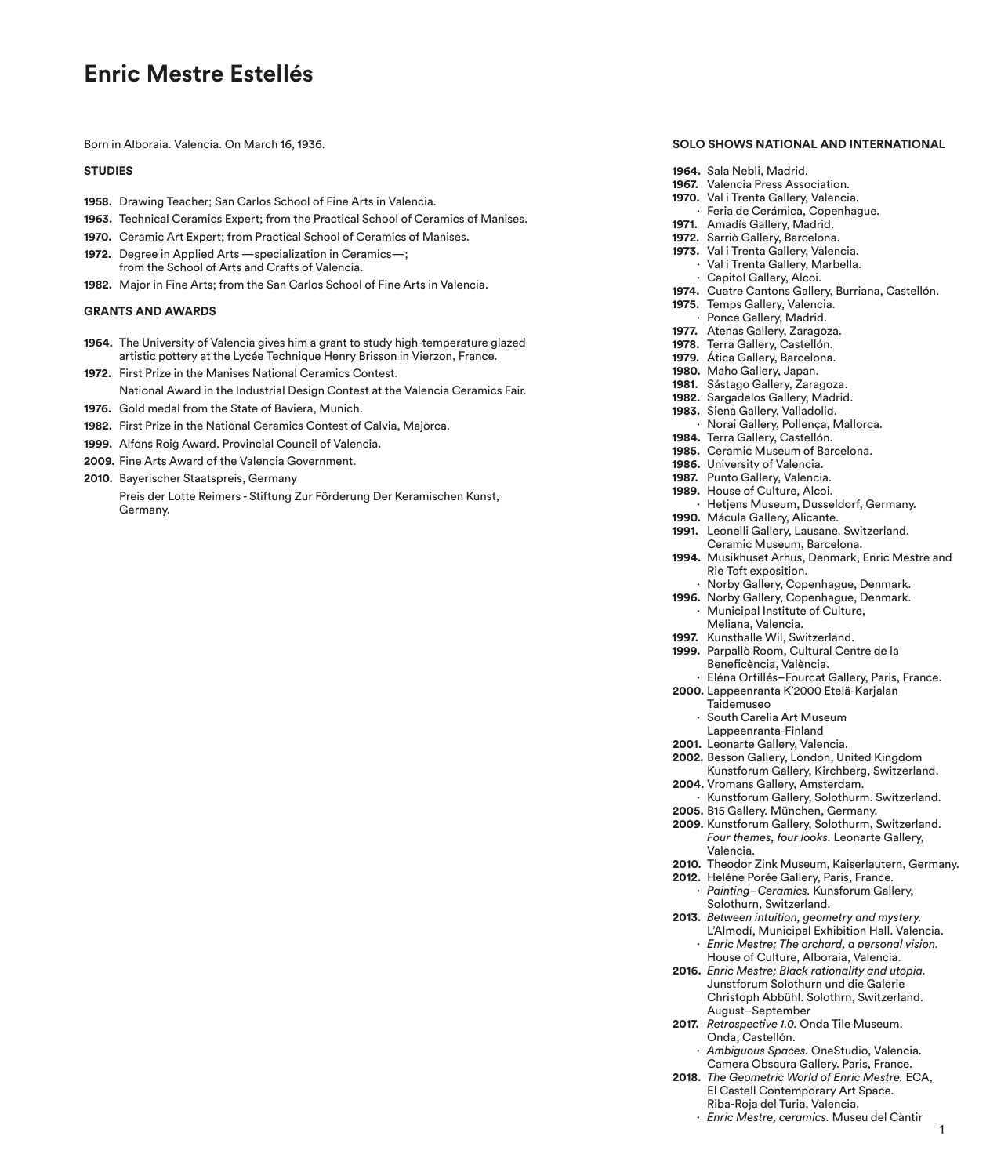Argentona, Barcelona.

- **1982·** *Enric Mestre. Architecture Imagitary.* Modern Shapes Gallery at the Atelier Jespers. Brussels, Belgium.
- **1982·** Art Athina 2018, Athens , Greece, with Modern Shapes Gallery
- **1982·** Art Elysées 2018, Paris , France with Modern Shapes Gallery

#### **GROUP EXHIBITIONS. SPAIN.**

- **1966.** Gaspar Gallery, Barcelona.
- **1971.** XII March Exhibition, Valencia
	- **1982·** Valencia Ceramics and Glass Fair.
	- **1982·** Collective of Villena, Alicante.
	- **1982·** Oviedo. Spanish Society of Ceramics and Glass.
- **1974.** Ponce Gallery, Madrid.
- **1976.** *Homage to Llorens Artigas.* Ponce Gallery, Madrid.
	- **1982·** Trazos Gallery, Santander.
- **1977.** Artis Gallery, Salamanca.
- **1982·** Annual Meeting of the Spanish Society of Ceramics and Glass, Old Casino, Castellón.
- **1978.** Caja de Ahorros, Vigo.
- **1979.** *12 Spanish ceramists.* Ceramic Museum, Valencia; Ceramic Museum, Barcelona and Crystal Palace, Madrid.
	- **1982·** *Ceramicists of the Catalan Countries.* Ceramic Museum, Barcelona.
- **1980.** *Current Spanish Ceramics.* School of Arts and Crafts of Seville.
	- **1982·** *Three Ceramists of the Valencian Country.* Onda, Castellón.
- **1981.** *Cultural exhibition in the Valencian Country*, Alcoi.
	- **1982·** *30 Valencian Artists.* Valencia City Council.
	- **1982·** *Art to school.* St. Joseph's College, Valencia.
	- **1982·** *Contemporary Ceramics.* Zamora.
- **1982.** *Craft and Art.* Madrid.
- **1982·** Elche Collective, Alicante.
- **1982·** Olivo 4 Gallery, Valencia.
- **1986.** *Arcadio Blasco. Mestre. Safont.* College of Architects, Castellón.
	- **1982·** *Contemporary Spanish Ceramics.* House of Colón. Las Palmas de Gran Canaria.
	- **1982·** *10 Spanish Ceramists.* Ceramics and Ceramists Room, Zaragoza.
	- **1982·** *Thirty-eight Ceramists from the Catalan Countries.* Olot, Girona.
	- **1982·** Adama Gallery, Madrid
	- **1982·** *Ceramics in the dynamics of contemporary art.* Santillana del Mar, Santander.
	- **1982·** *Current Ceramics in the Valencian Community.* National Ceramics Museum González Martí, Valencia.
	- **1982·** *Panorama of Contemporary Spanish Ceramics.* Contemporary Art Museum, Madrid.
	- **1982·** *Contemporary Valencian Art* Valencia, Madrid, Castellón and Alicante City Council.
- **1987.** Arco 87. Punto Gallery. Valencia/Italia Gallery. Alicante.
	- **1982·** *Panorama of Contemporary Spanish Ceramics.* Ceramo Gallery. Vitoria.
	- **1982·** *Artists of the Valencian Country with the popular culture.* Alicante Casino.
- **1988.** *Ceramics by Arcadio Blasco and Enric Mestre.* Sargadelos Gallery, Valencia.
	- **1982·** *Spain in Salamanca.* 30 Ceramists, 40 Potters, Salamanca.
	- **1982·** *Plastic arts in Spain and the Arab world.*  Almuñecar, Granada.
	- **1982·** *Premises of the National Competition of Ceramics (1972–1988).* Museum of Ceramics of Manises.
	- **1982·** *30 years of painting.* Caja de Ahorros de Valencia.

 $\mathfrak{p}$ 

- **1989.** *Geometric Art in Spain.* Cultural Center of La Villa, Madrid.
- **1990.** *Arcadio Blasco. Madola. Mestre.*  Dávila Gallery, Valencia.
- **1992.** *50x50. Tribute to Miguel Hernández.* Elche. Itinerant sample. **1982·** *Ceramics & Habitat.* Castellón.
- **1993.** *Tribute to Miguel Hernandez.* Palau Scala. Valencia.
- **1994.** *The imprint of the avant-garde in the San Pio V Museum.* Cultural Foundation CAM, Alicante.
- **1999.** *Current Artistic Ceramics.* Vila-Real, Castellón. **1982·** *Valencian geometry (pictorial work).* Cultural Center La Beneficència. Valencia Provincial Council.
- **2000.** *Artists for Human Rights.* Exhibition hall of the Palau de la Música, Valencia
- **2001.** Leonarte Gallery, Valencia.
- **2002.** Pablo Gargallo Museum, Zaragoza. Alcañiz, Teruel.
- **2004.** *Cuenca, ceramists and sculptors in Cuenca.* Zavala House. Antonio Saura Foundation, Cuenca.
- **2005.** Kunstforum Solothurn. Solothurn, Switzerland.
- **2006.** *Spanish Ceramics and their integration into art.* Gonzalez Martí National Ceramic Museum, Valencia.
- **2007.** *Contemporary Iberian Ceramic Sculpture.* Pazo da Cultura de Pontevedra. Xunta de Galicia. May
- **2008.** *The 20th and 21st centuries in the collections of the Museum of Ceramics in Barcelona.* Ceramics Museum of Barcelona, Valencia.
	- **1982·** *Pleyade Keramos.Yashuo Hayashi Enric Mestre. Two cultures, two masters and their legacy.* Gonzalez Martí National Ceramic Museum, Valencia.
- **2009.** *Academics 2009.* Ademuz Art Space, Valencia.
- **2010.** *Valencia 1909–2009. One hundred years of painting and sculpture dialogue. Works from a century of Valencian art.* City Museum, Palacio de la Exposición and Tabacalera Building, Valencia.
	- **1982·** *Tribute to Pedro Viguer.* City Hall Exhibition, Valencia.
	- **1982·** *Miguel Hernández, 1910–2010.* Orihuela, Alicante.
	- **1982·** *When I look at you everything changes. Jorge Dreisler.* Multidisplinary Art Exhibition of Networked Art.
- **2011.** *Masters of Ceramics and their Schools: Enric Mestre.* Enrique Cook Exhibition Hall*.* Workshop–Ceramic School of Muel. Muel, Zaragoza.
- **1982·** *Contemporary ceramics*. Cerco. Zaragoza. **2013.** *The woman, tribute to Silvestre de Edeta.* Royal Shipyards of Valencia.
- **2014.** *Enric Mestre and Students.* NACE, Navarrete, La Rioja.
- **2015.** *50x50. Tribute to Miguel Hernández.* Travelling exhibition promoted by the Juan Gil Albert Institute: Orihuela, Elche, Alicante, Sant Vicent del Raspeig.
- **2016.** *Outstanding; from provocation to illusion.* Gonzalez Martí National Ceramic Museum, Valencia.
	- **1982·** *Sensuality and lyrics.* Members of AIC. Cloister of the monastery of San Cugat del Vallés, Barcelona.
- **2017.** *Architextures / Architectures* French Institute. Valencia. Jean Criton, Nacho Errando, Enric Mestre y Juan Ortí. Curator: Marip Guiennot. Valencia.
- **2018.** *Dialogue with Mestre.* Gonzalez Martí National Ceramic Museum, Valencia. **1982·** *Sculto 2018,* Logroño, Spain, with

Modern Shapes Gallery.

- **1982·** *D'AHIR a AVUI, 250 anys de la Reial Acadèmia de Belles Arts de Sant Carles*. Centre Cultural La Nau, Universitat de València. Valencia.
- **2019.** *Mestre: una puerta a 18 caminos*, Ajuntament de Marratxí. Mallorca.

#### **GROUP INTERNATIONAL EXHIBITIONS**

- **1972.** *International Ceramics.* Victoria and Albert Museum, London.
- **1973.** International Ceramic Exhibition of Faenza, Italy.
- **1980.** *Miniatures in ceramics.* International Academy of Ceramics, Kyoto.
- **1981.** *Miniatures in ceramics.* International Academy of Ceramics, Paris.
- **1982.** *Miniatures Japanese and European Ceramics.* Lausanne, Switzerland.
	- **1982·** The 10th. Chunichi International Exhibition of Ceramics Art, Japan.
- **1983.** International Keramik Ausstellung in Zurich, Switzerland.
- **1984.** The Brockton Museum. Massachusetts, USA.
- **1985.** Appalachian Center for Crafts, USA. Cumberland Gallery. Tennessee, USA. **1986.** *Europäische Keramik der Gegenwart.*
- Keramion Museum. Frechen, Germany.
- **1987.** International Symposium. Bechiné Museum. Prague, Czechoslovakia. **1** International Biennial of Obidos, Portugal.
- **1988.** International Academy of Ceramics. Sydney, Australia.
	- **1988·** *Terra d'Espagna.* Bassano del Grappa, Italy.
	- **1988·** *Die skulptur auston 88.* Elisabeth Schneider Gallery. Freiburg, RFA.
	- **1988·** *East–West contemporary ceramics exhibition.* Seoul, South Korea.
	- **1988·** Casa Candina Gallery. Condado, Puerto Rico. **1988·** I International Congress of Talavera de la Reina.

### **1989.** *L'Europe des Céramistes.* Auxerre, France.

- Museum of Modern Art. Madrid. **1989·** Ewers and Gross St. Martin Gallery. Colonia, Germany.
- **1989·** *Presence of Current Spanish Ceramics: Keramion.* Frechen, Germany.
- **1989·** Academy of Spain, Rome.
- **1989·** House of Spain, Paris.
- **1989·** Calouste Gulbenkian Foundation, Lisboa.

**1990·** AVAF. Venezuelan Association of Fire Arts.

Landesgewerbamt Baden–Wurttemberg.

**1992.** *Plastik aus gebrannter Erde*–Kunststation

**1991.** *3 IRIS Biennial*. Porvoo, Borga. Finland. **1991.** *Earth and Fiber.* Resim ve Heykel Müzesi,

**1993.** *Neue Keramik in Europa.* Hetjens–Museum.

in Höhr–Grenzhausen am Freitag.

Prumyslove Muzeum, Prague.

**1993·** *Sculptures made of clay.* Saarländisches Künstlerhaus. Saarbrücken, Germany. **1993·** *Céramique 93.* Museé Ariana. Geneva, Switzerland.

**1993·** East & West & South International Ceramics Symposium in the Tölgyfa Gallery, Budapest. **1993·** *Keramik Europas.* Keramikmuseum Westerwald

**1994·** Internayional Academy of Ceramic. Umelecko

- **1989·** Modern Art Museum, Kyoto.
- **1989·** Everson Museum of Syracusa, USA.
- **1989·** D. Marco Gallery, Edinburgh. **1990.** *Form and glasur.* Hosch, Germany.

Caracas, Venezuela. **1991.** *European Art Craft* 

Haus der Wirtschaft.

Kleinsassen, Germany.

Düsseldorf, Germany.

**1994.** *Sculptures en Terre. Tutesall,* Luxembourg-Grund.

Ankara, Turkey.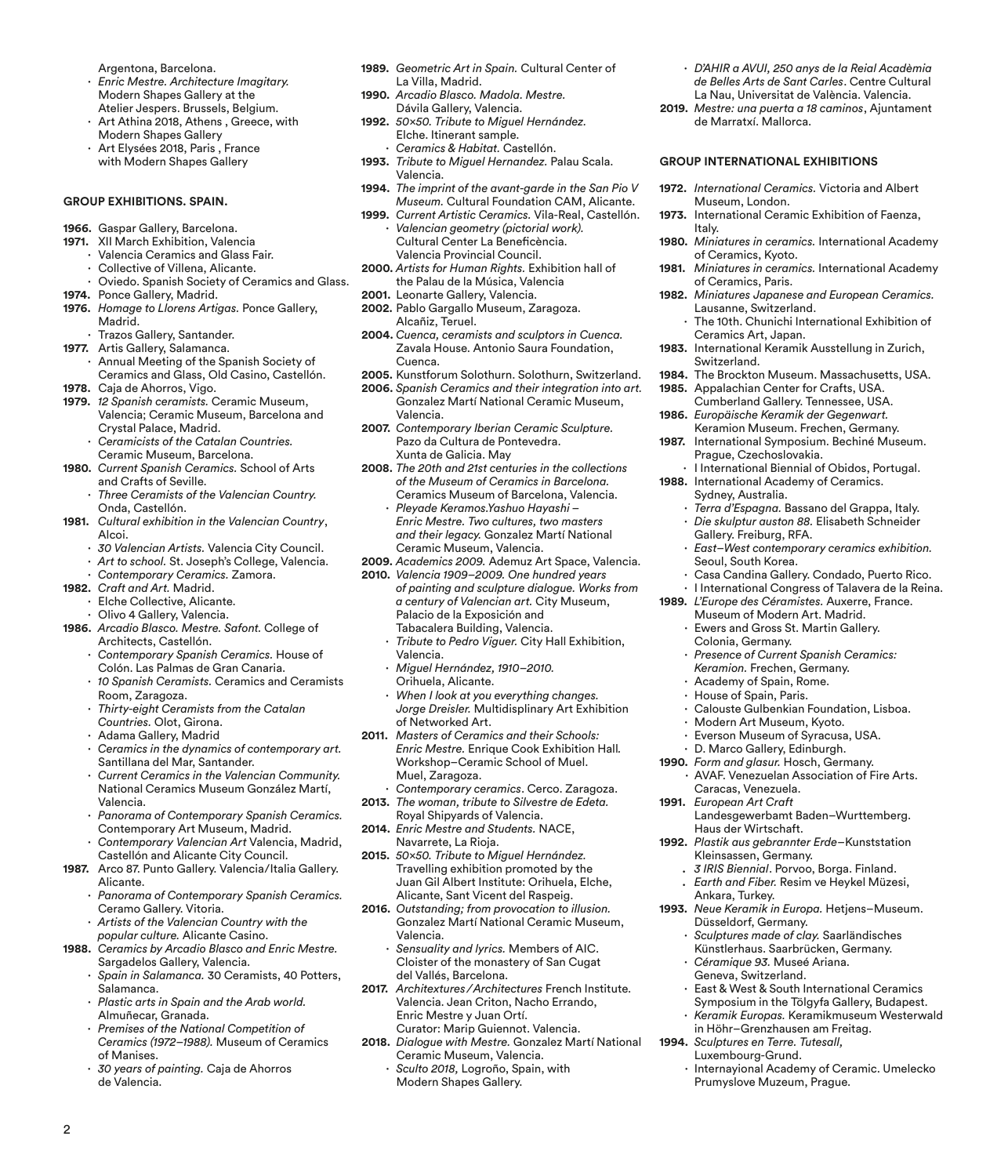- **1994·** Keramikmuseum Westerwald. D 5410. Höhr-Grenzhausen, Germany.
- **1995.** VIII Bienale de Châteauroux, Ceramique contemporaine, France.
- **1996.** Castellodimonte, Italy.
	- **1988·** AICE, Saga. Japan. **1982·** *Spanish Ceramics: Two Arabs at Miró.*
	- Museu Nacional do Azulejo, Portugal.
	- **1982·** *Ceramic Meeting; Europe and Venezuela.*  Museum of Contemporary Art of Caracas.
- **1997.** *Keramic 5 mal 5.* Sammlung Thiemann. Hamburg.
	- **1982·** *International ceramics yesterday and today.* Hetjens-Museum, Düsseldorf.
	- **1982·** Seoul Ceramic Art Biennale, Seoul **19** Metropolitan Museum.
	- **1982·** Hammamet Cultural Center. Hammamet, Tunisia.
- **1998.** *Global Ceramics 1*. Babel Gallery. Amsterdam, Holland.
	- **1982·** *European ceramics from 13 countries.* Osnabrück. Germany.
	- **1982·** *International Ceramics Public Art Exhibition.*
- Taiwan. **1999.** *Westerwald Prize. European Ceramics '99.*
- Westerwald. Germany. **2000.** *Form and glaze 2000.* Jahrhunderthalle Frankfurt.
	- **1982·** *Lappeenranta K'2000.* Etelä-Karjalan Taidemuseo, Lappeenranta-Finland.
	- **1982·** Ausstellung Exhibition. Keramion Frechen, Germany
	- **1982·** *Artists for Human Rightst.* Exhibition-auction for the benefit of Amnesty International. Palau de la Música de Valencia.
	- **1982·** Bienal FUJI 2000. Museo Nakatomi (Yamanashi), Japan.
- **2001.** *Architectures. Structures, fragments, memories.*  Galerie Ortillés-Fourcat, Paris.
	- **1982·** Bienal FUJI 2000. UENO Tokyo Metropolitan Museum. The 40th Memorial Japan
	- **1982·** *Contemporary Arts and Crafts*. Bishop's Palace, Málaga. Mondragon Palace, Ronda.
	- **1982·** *IAC Member's Exhibition.* World Ceramic Exposition 2001 Korea Organizing Committee. Choson Royal Kiln Museum, Kwangju, Korea.
	- **1982·** *World Contemporary Ceramics.* World Ceramic Exposition 2001 Korea Organizing Committee, Korea.
	- **1982·** Leonarte Gallery. Valencia.
- **2002.** *Two cultures, one dialogue.* Gonzalez Martí National Ceramic Museum, Valencia.
	- **1982·** *The Fortún-Torralba Ceramics Collection.* Muel Pottery Workshop School.
	- Zaragoza Provincial Council. 2002. **1982·** *IAC 2002, 50th Anniversary Member's Show*. Athens, Greece.
	- **1982·** *Invitational Exhibition of International. Ceramics.* Foshan Ceramic Exposition 2002 China. Foshan International Ceramics Conference 2002.
	- **1982·** *Exhibition of Building Ceramics.* Ceramics. Foshan Ceramic Exposition 2002 China. China Foshan International Ceramics Conference 2002.
	- **1982·** Spanische Keramik. Galerie Handwerk. München.
- **2003.** *The Legacy of Modern Ceramic Art*. The Museum of Modern Ceramic Art, Gifu. Japan.
	- **1982·** *International Exhibition of Ceramics.* Old Church of Vichte. Belgium.
	- **1982·** *Peace Exhibition.* Meliana Municipal Institute of Culture. Valencia.
	- **1982·** *11 visual artists, 11 views.* Alboraia, Valencia.
	- **1982·** *Ceramics of Spain.* Handwerk Gallery. Munich, Germany.
- **2004.** International Biennial of Artistic Ceramics.
- Fuji. Museo Nakatomi.
- **1982·** *IAC Members Exhibition*. Grecia. 2004.
- **1982·** Icheon World Ceramic Center, Korea.
- **2005.** *Architectures for silence.* Kunstforum Solothurn, Switzerland.
	- **1982·** *Four Spanish ceramists.* Museo Ariana, Genève. **1982·** International Biennial of Artistic Ceramics. Fuji. 2005. Icheon World Ceramic Center. Japan.
	- **1982·** International Ceramics Festival'05.
	- Mino, Japan.
	- **1982·** *Céramiques Contemporaines Européennes.* Maison de l'Outil et de la Pensee Ouvriere. Troyes, Francia.
	- **1982·** *The language of things.* Artists from the Lotte Reimers Foundation. Exhibition at the Theodor-Zink-Museum Kaiserslautern.
- **2006.** *Präsent 06.* Kunstforum Solothurn, Switzerland.
- **2007.** *3 internationale Keramicausstelung.* Vienna, Austria.
	- **1982·** *Art-t-Gillae*. Internationale
- Keramiektentoonstelling. Koksijde. Belgium. **2008.** *40 years Gallery Handweerk*. Einlandung zur
- Ausstellungseröffnung. München, Germany. **1982·** *Ceramic relation.* Gallery Hachi.
	- Wakayamashi, Japan.
	- **1982·** *Pleyade Keramos. Yashuo Hayashi–Enric Mestre. Two cultures, two masters and their legacy.* Spanish Embassy in Tokyo.
- **2009.** *Sculpturen: Yashuo Ayashi, Sandor Kecscemeti, Enric Mestre.*Marianne Heller Gallery. Heidelberg, Germany.
- **2010.** *Trienale Européenne de la Céramique et du Verre.* Octubre. Mons, Belgium. **1982·** *Spanish ceramics for the 21st century.* Kaohsiung museum, Yingge Ceramics Museum.
	- Taiwan. 2010–2011. **1982·** *Bayerischer Staatspreis 2005–2010.*
- Galerie der Preis Träger, Germany. **2011.** *4ème Festival de Sculpture Céramique*
- *Européenne l'Applel de l'Abstrait.* Galerie Du Don. Le Don Du Fel. Le Fel, France. August.
- **2014.** Premiere Biennale Internationale de la Ceramique. Saint-Cergue. Switzerland. September–October 2014.
- **2015.** *Enric Mestre. Un Monde à Part.* Galerie Du Don. Le Don Du Fel. Le Fel, France. August–October.
- **2016.** *Passionnément Céramique.* Collection Frank Nievergelt. Museo Ariana, Genève. Suisse. April–September 2016. **1982·** *Enric Mestre–Marcelo Fuentes.* Galerie
- Camera Obscura. Paris. **2018.** *Art Elysées 2018* —with Modern Shapes
- Gallery—. Paris, France. With Modern Shapes Gallery.
- **2019.** *Art Marbella 2019* —with Modern Shapes Gallery—. Marbella, Spain.
	- **1982·** *Collectible 2019* —with Modern Shapes Gallery—. Brussels, Belgium. **1982·** *Art Elysées 2019* —with Modern Shapes
- Gallery—. Paris, France. **2020.** *Collectible 2020* —with Modern Shapes
- Gallery—. Brussels, Belgium. **1982·** *Art Elysées 2020* —with Modern Shapes
- Gallery—. Paris, France.

#### **WORKS IN MUSEUMS AND PRIVATE COLLECTIONS**

- **·**Museum of Ceramics of Manises.
- **·**Museum of Contemporary Art of Madrid.
- **·**Ceramics Museum of Barcelona.
- **·**Elche Museum. Alicante.
- **·**Museum of Villafamés. Castellón.
- **·**Ariana Museum in Geneva.
- **·**Bancaixa. Valencia.
- **·**Banco Industrial de Bilbao.
- **·**Caja de Ahorros de Torrente. Valencia.
- **·**Andrés Esteban de la Torre collection. Madrid.
- **·**Hospital Corporation of America. Nashville. USA.
- **·**Appalachian Center for Crafts. Cookeville. Tennessee. USA.
- **·**Tennessee State Museum. USA.
- **·**Bechyn Museum. Czech Republic.
- **·**Prague Museum of Decorative Arts.
- **·**Museum of Fine Arts, San Pio V of Valencia.
- **·**Suzanne de Tarduvat collection, Geneva.
- **·**Fiorella Cottier collection, Geneva.
- **·**Nino Albarello collection, Milan.
- **·**Sammlung der Hoescht collection, Postfach.
- **·**Frankfurt-Main, 80 Germany.
- **·**Gisela Freudenberg collection. Weinheim.
- **·**Herr und frau Kurtstepprath IM collection.
- **·**Rothschild. Speyer Col. Med.
- **·**Jantzen. Munchengladbach.

**·**Enric Joly collection. Paris. **·**Noemi Marquez collection. Caracas. **·**Franz van Wel collection. Leiden (Pais Bas).

**·**Rudolf Strasser collection.

**·**Sevres Museum. **·**Van Grieken collection **PROFESSIONAL WORK**

**·**Tile Museum. Lisboa. Portugal. **·**Museen der Stadt Landshut, Germany. **·**Blanca Jimenez Garrido collection **·**Concha Regne collection.

following firms and entities: **·**Sánchez Plá, Valencia. **·**Banco de Bilbao, Valencia. **·**Banco Industrial de Bilbao, Valencia.

**·**D. Lorenzo Agustí Llabata, Paterna.

**·**Large sculpture access to Valencia Airport. **·**Large panel 30x50m Ademuz Highway Valencia. **·**D. Miguel Agrait. Urbanización Santa Bárbara,

**·**Monument to the painter Segrelles, Valencia. **·**Platero y yo School. Alacuás, Valencia. **·**Chicote Restaurant, Valencia. **·**Singer House, Valencia.

**·**Funeral Monument, Cerdanyola del Vallés. Barcelona. **·**Levante Tours Travel Agency. Albacete Street.

**·**Daniel de la Fuente. Iron and ceramics. Paiporta.

**·**Sculpture By-Pass. Ministry of Public Works.

**·**Hotel Turcosa, Castellón. **·**Ayuntamiento de S. José, Ibiza.

**·**Ofival Furniture. Valencia.

Valencia.

Valencia.

Valencia.

**·**Banco de Bilbao, Puzol. **·**Banco de Valencia, Alboraia. **·**D. Enrique Roca, Játiva. **·**D. José Borreda, Játiva. **·**Maderas Montortal, Valencia. **·**Peña ciclista, Burriana. **·**Caja Rural, Torrente. **·**D. José Mª Struch, Valencia. **·**Iluminción LLedó, Valencia **·**Pavimentos Fabra, Carlet. **·**Arthisper S. A., Valencia. **·**Colegio de Médicos, Valencia. **·**D. Pedro Borja, Gandia.

**·**Hansgeorg Gareis collection. Bad Soden-Neuenhain.

**·**The Museum of Modern Ceramic Art, Gifu. Japan.

**·**Shiwan Ceramic Museum, Guangdong, China.

Over the years he has made ceramic murals for the

3

- **·**Lluis Algue Vendrell collection. Barcelona.
- **·**José Higón collection. Valencia.
- **·**Leonarte Gallery Collection. Valencia.
- **·**Kunstforum Kirchberg Museum. Switzerland. **·**Frau Dr. Gisela Freudenberg collection.
- **·**National Museum of Ceramics, Sevres.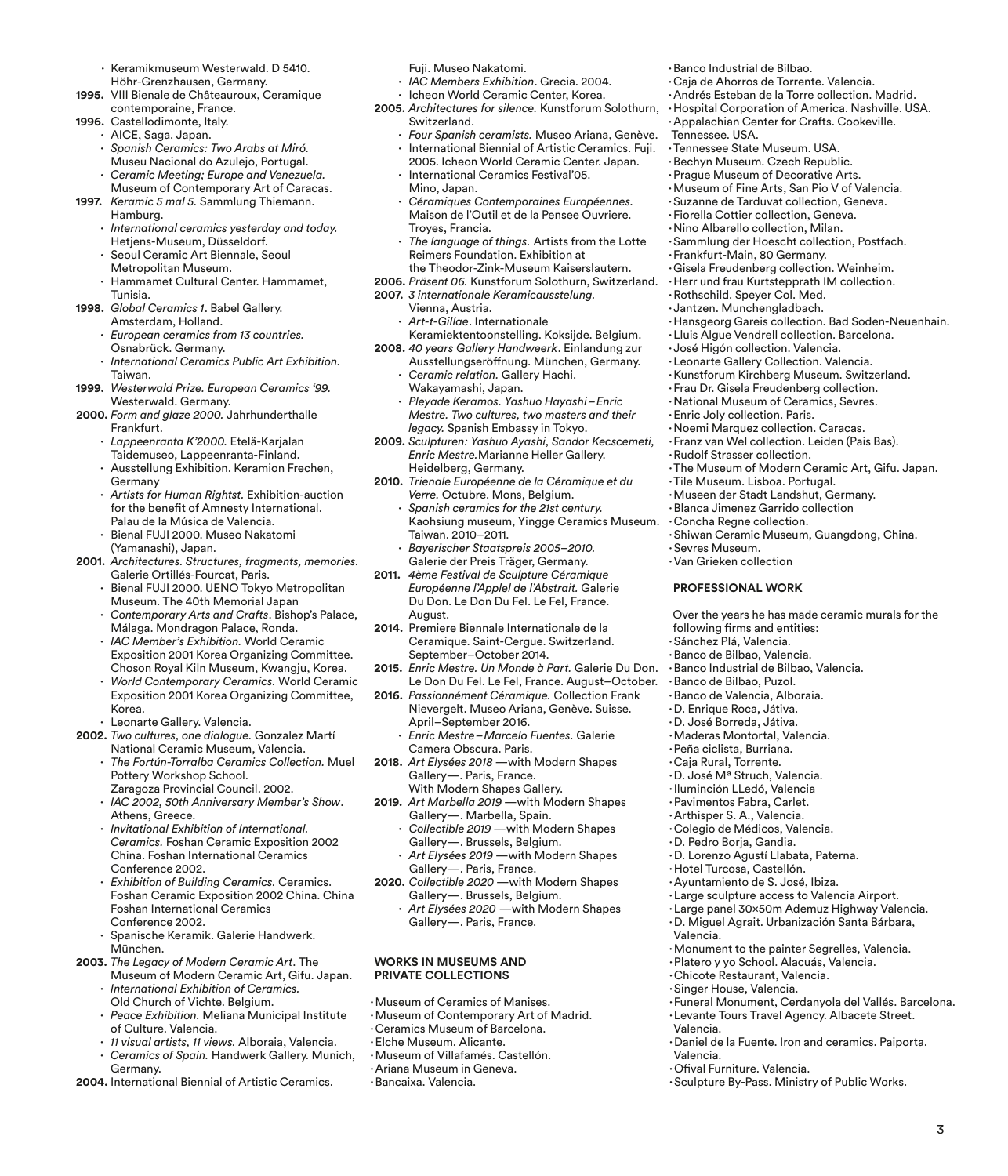**·**Monument "Homage to the Orchard". Alboraia. **·**Sculpture Font de la Figuera. Ministry of Public Works.

In 1983 he was named Academic of number of the Royal Academy of Fine Arts of San Carlos de Valencia.

In 1979 he was appointed Member of the International Academy of Ceramics, attending the Congresses of:

- **·**Barcelona. 1979.
- **·**Kyoto. 1980 **·**Paris. 1981.
- 
- **·**Budapest. 1982.
- **·**Zurich. 1983.
- **·**Boston. 1984.
- **·**Madrid–Valencia. 1986.
- **·**Sydney, Australia.1988.
- **·**Edinburgh, Scotland. 1990.
- **·**Istanbul, Turkey. 1992.
- **·**Prague. Czech Republic. 1994.
- **·**Nagoya Saga, Japan 1996.
- **·**Montreal, Canada 1998.

In 1976 and 1980 he is invited to direct the *Experiences of Technology and Free School of Sargadelos*.

#### In 1981 he attends the *International Meetings of Ceramics* of Aix en Provence.

In 1983 he is named speaker of the *Second Course of Improvement of the Professorship of Artistic Teachings*. Oviedo.

In 1985 he is invited to participate in the *Nashville International Ceramic Symposium* in Tennessee, USA.

In 1986 he participates in the *International Ceramic Symposium* in Bechiné. Czechoslovakia. That same year, together with Arcadio Blasco, he

organized the *Congress of the International Academy of Ceramics* held in Madrid–Valencia.

In 1987 he organises the *I Ceramics Conference at the School of Applied Arts* in Valencia. Under the sponsorship of the Conselleria de Cultura and the commercial firm Vicente Díez, Manises.

In 1988, invited by The Korean Culture and Arts Foundation, he participated in the *I Workshop of Boo-Gog-Do-Bang*. Seoul.

In 1989 he participates in the *International Congress of Talavera de la Reina*. Together with Arcadio Blasco, he directs the *First Ceramics Days* of the Talavera School.

In 1990. Together with Arcadio Blasco, he directs the *First Conference on Ceramics in Architecture*, which is held in Las Palmas de Gran Canaria. Invited by the AVAF (Venezuelan Association of Fire Arts) to give a course in Caracas on Sculptural Ceramics.

In 1991 he won the competition Tirant lo Blanch, for the creation of a monument in the Plaza de la Reina in Valencia.

Invited to give a course of ceramics in the University of Haifa. Israel

In 1992 he is invited to participate in the *III IRIS Symposium in Poorvo*, Finland.

In 1993 he is invited to participate in the *Symposium in Kesckemet*, Hungary.

In 1996 he developed the *Monographic Course on Ceramics. Applications around sculpture*, organized by the Faculty of Fine Arts of San Carlos and the School

of Arts and Crafts of Valencia.

In 2001 he is invited to participate in the *Zum project* organized by the School of Applied Arts of Bremen. He was invited to participate in the *International Ceramic Workshop* at the *World Ceramic Exposition 2001 Korea* in Yeo Joo (Korea).

In 2002 he was invited to participate in the *Foshan Ceramic Exposition 2002 China* at the *China Foshan International Ceramics Conference 2002*.

In August 2003 he travelled to Japan as a guest artist and worked at the Shigaraki Ceramic Cultural Park. In September 2003 he is invited to participate in the Symposium *Porcelain Another Way* in Szczawno Sdröj (Poland).

2004. He gives a course on Sculptural Ceramics at the Francisco Alcantara School of Art in Madrid.

In 2005 he travels to Korea invited to be part of the jury of the *World Ceramic Biennale* 2005 Korea. He travels to Japan invited to be part of the jury of the *International Ceramics Festival'05 Mino*.

2007 Lecture in the master of ceramic sculpture *Large Formats for Public Space*. La Bisbal. Gerona. The same year he gives a course on *Architectural Ceramics* at the Zaragoza Craftsmanship Center. In July of the same year he gives a course on architectural ceramics at CEARCAL (Regional Centre of Crafts of Castilla y León). Valladolid. Invited to participate in the workshop on *Cement Sculptures* in SAMSØ. Denmark

He acts as jury in the *Bienal of Vendrell*. Tarragona. In the *VIII International Biennial of Manises*. Jury in the *International Competition of Ceramics of Carouge*. Switzerland. Theme: Le Pichet.

Together with the architect Fernando Vegas, he created the funerary monument in memory of all the victims of the Spanish Civil War. In Torrebaja. Teruel.

Together with Margit Denz (Austria) and Hervé Ruseau (France), give a course on International Contemporary Ceramics in Pontevedra.

He has given lectures about ceramics in:

**·**Pontevedra.

**·**Museum of Ceramics González Martí of Valencia.

**·**School of Applied Arts of Valencia.

- **·**School of Ceramics of Manises.
- **·**School of Applied Arts of Soria.
- **·**Cabanyal School of Vocational Training. Valencia.
- **·**Caja de Ahorros de Vigo
- **·**University of Santiago de Compostela.
- **·**Department of Aesthetics of the University of
- Valencia–Estudi General.
- **·**Association of Architects of Castellón.
- **·**CENCAL. Centro de Formación Profesional de Caldas do Rainha. Portugal.
- **·**South Australian College of Advanced Education.
- **·**East Sydney Technical College.
- **·**Jam Factory. Adelaide. Australia.
- **·**Fifth National Ceramic Conference. New South Wales University. Australia.
- **·**Haifa University. Israel.
- **·**Cultural Centre of Benisa. Alicante.
- **·**VII Juan Luis Vives University Forum. The opportunity for adventure. 1999.
- **·**II Conference of Plastic Arts and Design. School of Art of Murcia. 2001.
	- **·**School of Ceramics of Manises. Valencia. 2012.
	- **·**Alcora School of Ceramics. Castellón. 2013.
	- **·**University of Plastic Arts of Bilbao.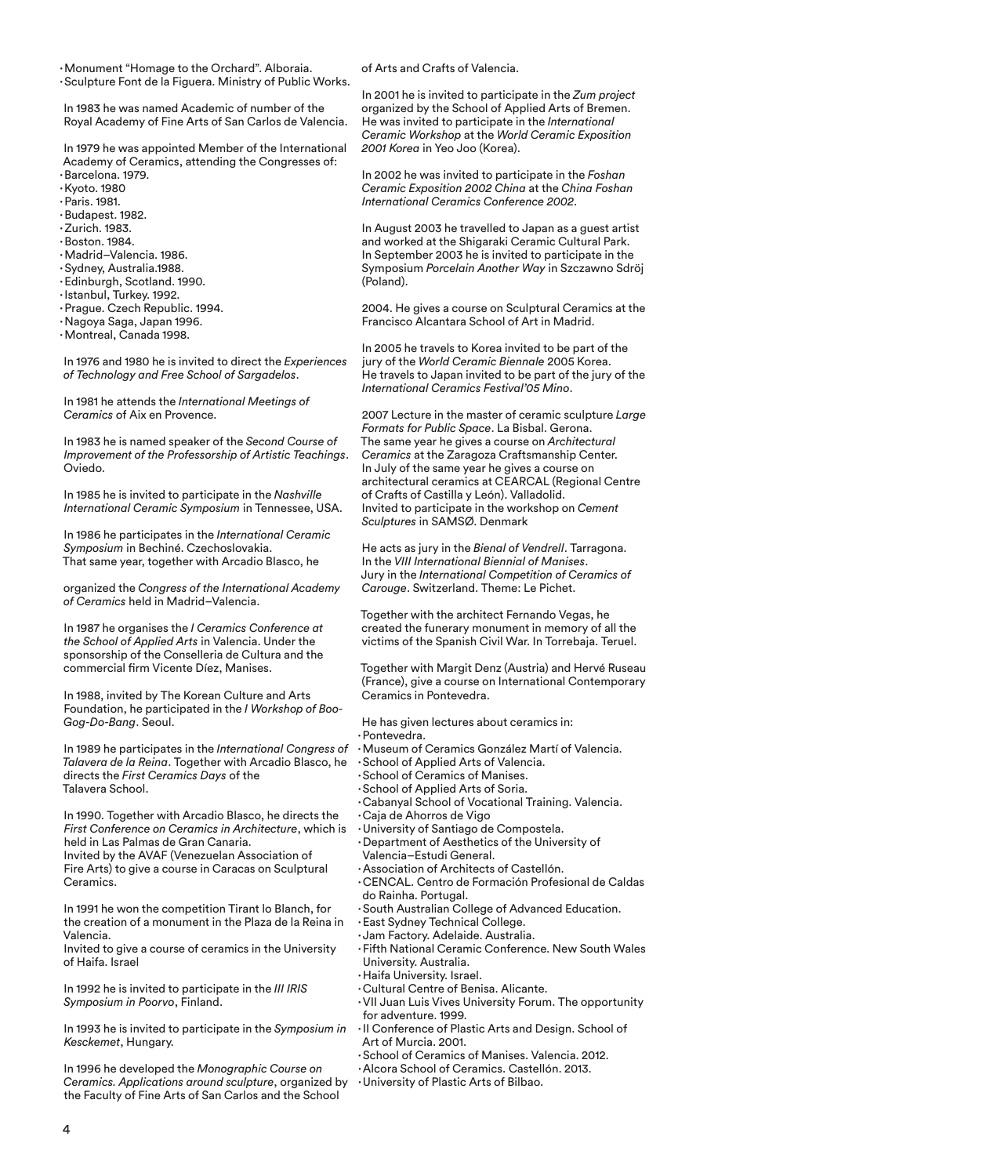# Bibliography

- **1964.** Anonymous. *Enrique Mestre in the Nebli Gallery*. Aulas 64. Education and Culture Magazine nº 12. Madrid, February.
- **1967.** Aguilera Cerni, Vicente. *About our industrial design alternatives*. Suma y Sigue del Arte Contemporáneo Magazine, nº 2. Valencia, pages 31–37.
- **1971.** Aguilera Cerni, Vicente. *Enrique Mestre*. Catalogue Text. Amadis Galery, Madrid.
- **1972.** Anonymous. *International Ceramics*. Craftsman. L´Artisan. Vol.V, nº3. Otawa. Page 21.
	- **1982·** Anonymous. *A potter, a ceramist. The work of Enrique Mestre*. Hogares Modernos Magazine, nº 72. Barcelona, September, pages 32–34. **1982·** Beltrán, Juan Bautista. *Enrique Mestre*.
- Catalogue Text. Sarrió Gallery, Barcelona. **1973.** Anonymous. *The Ceramics Fair in Valencia*.
- Mobelart Magazine, nº 8. Barcelona, May, pages 58–59.
	- **1982·** Anonymous. *Exhibition of ceramic art*. La Tinaja Magazine nº 2. Madrid.
	- **1982·** Anonymous. The Great Encyclopedia of the Valencian Country. Issue 123, page 108.
	- **1982·** Moody, Ella. *Decorative Art in Modern Interiors*. Studio Vista Publishers, Londres.
- **1974.** Anonymous. *Spanish Sculptors' Collective*. Goya Magazine, nº 121. Madrid, page 55.
	- **1982·** Galiana, Luis. *Designs and decoration in the Caja de Ahorros de Torrente*. Hogares Modernos Magazine, nº 89. Barcelona, pages 34–42.
	- **1982·** Lewenstein, Eileen & Cooper, Enmanuel. *New Ceramics*. Van Nostrand Reinhold Company. Nueva York–Londres.
- **1975.** Bonet, Juan Manuel. *The practice of ceramics in Enrique Mestre*. Batik Magazine, Barcelona, April
	- **1982·** Colmeiro, Elena. *The ceramics of Enrique Mestre*. Catalogue Text. Ponce Gallery, Madrid.
	- **1982·** Fortún, Antonio. *Enrique Mestre*. Catalogue Text, Atenas Gallery. Zaragoza.
	- **1982·** Quiles, Enrique. *Enrique Mestre and his ceramic sculptures*. Mobelart Magazine, nº 41. Barcelona, October–November, page 98–101.
	- **1982·** R. B. *Spanish ceramics: 33rd Contemporary Artistic Ceramics Competition in Faenza*. Cerámica y Hogar Magazine, nº 4. Castellón, pages 50–51.
	- **1982·** Simó, Trinidad. *Enrique Mestre*. Catalogue Text. Temps Gallery, Valencia.
	- **1982·** Subirana, Rosa María. *Impact of the social, historical and economic context on the evolution of abstract sculpture in Spain*. Estudios Pro–Arte, nº 4. Barcelona, pages 6–27.
- **1977.** Cirici, Alexandre & Manet, R. *Cerámica Catalana*. Editorial Destino. Barcelona.
- **1982·** Pinedo, C. & Vizcaino, E. *The ceramics of Manises in History*. Editorial Everest. León.
- **1978.** Anonymous. *Enric Mestre*. Batik, nº 44 (Monographic number of Ceramics) Barcelona, page 53.
	- **1982·** Anonymous. *Enrique Mestre*. The Ikebana Ryusei, nº 223, page 20.
	- **1982·** Anonymous. *Enrique Mestre*. Catalogue Text Terra Gallery, Castellón.
	- **1982·** Catalá Gorgues, Miguel. *100 years of Valencian painting, sculpture and engraving: 1878–1978*. Edic. Caja de Ahorros de Valencia.
- **1979.** Anonymous. *The ceramist leads a hermit's life*. València Semanal Magazine, nº 66. Valencia, April 15, pages 44–45.
	- **1982·** Sánchez-Pacheco, Trinidad. *Ceramics from*

*the end of the century to the present day*. Catalogue Text *Twelve Spanish ceramists*. Madrid. Ministry of Education and Science.

- **1980.** Anonymous. *3 ceramists from the Valencian Country. Angelina Alós, Enric Mestre i Manolo Safont*. Catalogue Text. Municipal Historical Museum of Onda.
	- **1982·** García, Manuel. *The ceramics and paintings of Enrique Mestre*. Valencia Semanal Magazine, nº 105. Valencia.
	- **1982·** López-Chavarri, Eduardo. *The ceramics of Enrique Mestre*. Las Provincias Newspaper, January 27.
	- **1982·** Sentí, Carlos. *Ceramics by E. Mestre at Punto Gallery*. Levante Newspaper, January 25.
	- **1982·** Storr-Britz, Hildegard. *Internationale Keramik der Gegenwart*. Du Mont. Köln.
- **1981.** A.A. *The ceramics of Mestre in Sástago*. El Heraldo de Aragón Newspaper, May 24. **1982·** Fortún, Antorio. *Ceramics by Enrique Mestre*.
- Catalogue Text. Sástago Gallery, Zaragoza. **1982.** Díaz Pardo, I. *A look at ceramics from the time*
- *of Enrique Mestre*. Catalogue Text. Sargadelos Gallery, Madrid.
	- **1982·** Garnería, José. *Ceramics by E. Mestre*. Ediciones do Castro. Sargadelos, La Coruña. **1982·** Préaud, Tamera & Gauthier, Serge.
- *La céramique, art du XX siècle*. Office du Livre. Friburgo.
- **1983.** Prats Rivelles, Rafael. *Enric Mestre: plastic creation through ceramics*. Cimal Magazine, nº 19–20. Gandía, page 83–85.
- **1984.** Anonymous. *Interlocking different levels*. Ricca. Interior Design, Design and Architecture Magazine, 2ª etapa, nº 5. Barcelona, pages 4–15.
	- **1982·** AA. VV. *I Maestri della Ceramica Moderna*. Faenza Editrice. Faenza.
	- **1982·** Calle, Romá de la. *Enric Mestre: espais per a la creativitat*. Reüll Magazine. Art & visual information nº 7. Valencia, page 12.
- **1985.** Andreu, J. *Styles in the language of ceramics*. Mediterráneo Newspaper. Castellón, December 15.
	- **1982·** Anonymous. *News & Retrospect: Enric Mestre*. Ceramics Monthley. Columbia. Ohio, October, page 85.
	- **1982·** Anonymous. *Enric Mestre at the Ceramics Museum*. El Noticiero Newspaper, Barcelona, May 11.
	- **1982·** Burke, Francés. *International Ceramic Symposium USA´85*. Contac, nº 63. The Alberta Potters´Association. Alberta, Canada.
	- **1982·** Calle, Romà de la. *Enric Mestre and creativity*. Catalogue Text. Ceramic Museum. Barcelona City Council. Pages 5–9.
	- **1982·** Calle, Romà de la. *The dialogues of Enric Mestre*. Catalogue Text. Exhibition hall of the University of Valencia. Pages 3–18.
	- **1982·** Calle, Romá de la. *Enric Mestre: ceramics as a poetic space*. El Diván Magazine.
	- Las Provincias Newspaper, Valencia, April 28. **1982·** Garnería, José. *Mestre: spaces for creativity*.
	- Levante Newspaper. Valencia, May 9. **1982·** Jorge, B, *The School of Arts and Crafts leads*
	- *the way*. Levante Newspaper. Valencia, June 4. **1982·** Oliver, Conchita, *Ceramics versus Architecture*.
	- Avui–Cultura Magazine. Barcelona, May 9. **1982·** Prat, Mercé de, *Enric Mestre and the warmth of refractory material*. El Noticiero Newspaper. Barcelona, June 11.
	- **1982·** Sánchez-Pacheco, Tinidad, *Enric Mestre*. Catalogue Text. Ceramic Museum. Barcelona City Hall, April.
	- **1982·** Selma de la Hoz, Vicente, *Enric Mestre: landscape and architecture*. Papers Magazine nº 8. Valencia, page 23.
- **1986.** Andreu, J. *Enric Mestre and the Ceramic Days*. Mediterráneo Newspaper, Castellón, January 14.
	- **1982·** Bayarri. Jaume. *Enric Mestre in search of new expressive paths*. El Nostre Poble Newspaper. Alboraia, March–April.
	- **1982·** Calle, Romà de la. *Enric Mestre and the world of ceramics*. El Temps Magazine, nº 131. Valencia, Decembre 22, page 68.
	- **1982·** Casanovas. Mª Antonia. *The exhibition of Enric Mestre*. Butlletí Informatiu de Ceràmica. Barcelona, April–June.
	- **1982·** García Bandrés, L.J. *Ceramics and Ceramists*. Heraldo de Aragón Newspaper, May 16, 17, 18 and 22.
	- **1982·** Godoy, Manuel. *Blasco, Mestre and Safont ceramics at the College of Architects*. Mediterráneo Newspaper. Castellón, January 11.
	- **1982·** Mansfield, Janet. *International Symposium of Ceramics*. Pottery in Australia, vol. XXV, nº 2, pages 4–11. Sidney.
	- **1982·** Oskarsdóttir, Borghildur. *Albjódlegt leirlistarmót i USA*. Sim Fréttabréft, nº 3. Reykjavik, pages 20–21.
	- **1982·** Prats Rivelles, Rafael. *The path of a new era: an overview of contemporary Spanish ceramics*. Levante Newspaper. December 4.
	- **1982·** Prats Rivelles, Rafael. *Recent ceramics by Enric Mestre*. Levante Newspaper. December 26.
	- **1982·** Román, Benito. *Mud painters*. El País Semanal Magazine, nº 476. Madrid, May 25, pages 69–72.
	- **1982·** Sánchez Pacheco, Trinidad. *Exposition of the members of the I.A.C.* Catalogue Text. Cabildo Insular de Gran Canaria. Las Palmas.
	- **1982·** Calle, Romá de la. *Contemporary Valencian Art*. Ed. Promociones Culturales País Valencià. 1986, pages 140–141.
- **1987.** Anonymous. *Enric Mestre*. Glass Magazine, January 5. Praga.
	- **1982·** Anonymous. *Focus on. Intersimposium on Ceramics in Bechin*. Decorative Art in the URSS, May, page 40.
	- **1982·** Various authors. *Enric Mestre*. Art Collector's Newsletter, Vicente García Editores.
	- **1982·** Calle, Romà de la. *Enric Mestre; Dialogues with matter*. L´Espill Magazine, nº 23/24. Valencia, January, pages 141–156.
	- **1982·** Mansfield, Janet. *An International Meeting*. Pottery in Australia, Vol. XXVI, nº 1, pages 10–15. Sidney.
	- **1982·** Marën-Dugardin, Anne Marie. *Enric Mestre*. La revue de la ceramique et du verre, nº 37. Vendin-le-Vieil, November–December, page 36–37.
	- **1982·** Prats Rivelles, Rafael. *The ceramic workshop of E. Mestre, engine of the Valencian revival*. València Fruits Magazine, May 26.
	- **1982·** Prats Rivelles, Rafael. *The Ceramic Workshop of Grao.* Levante Newspaper, May 29.
	- **1982·** Quintero, Carmen. *There are new airs for ceramics*. Batlia Magazine, nº 6. Valéncia, pages 57–60.
- **1988.** Arazo, Mª Ángeles. *Enric Mestre: official structures ignore ceramics as an art*. El Diván Magazine. Las Provincias Newspaper, Valencia, January 7.
	- **1982·** Calle, Román de la. *Arcadio Blasco & Enric Mestre: two ceramic heavyweights*. El Diván Magazine. Las Provincias Newspaper. Valencia, March 3.
	- **1982·** Calle, Román de la. *Arcadio Blasco & Enric Mestre: two visions of ceramics.* El Punto de las Artes Magazine, nº 69. Madrid, March 18.
	- **1982·** Díaz Pardo, I. *The ceramic experiences of Arcadio Blasco and Enric Mestre at the seminar*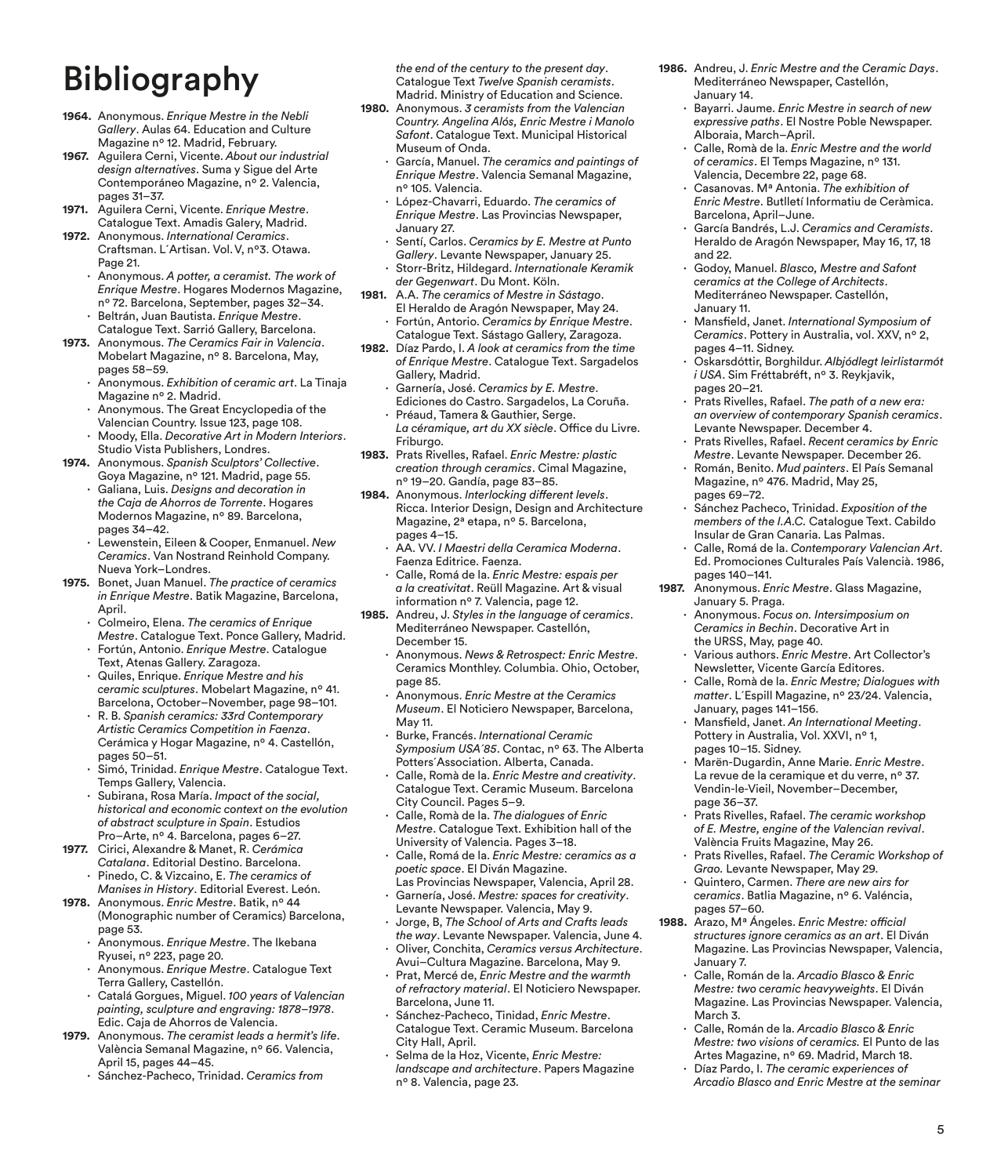*in Sargadelos*. Catalogue Text. Sargadelos Gallery, Valencia.

- **1982·** J.M.C. *Experiences in ceramics and pottery*. El Adelantado Magazine, Salamanca, March 11.
- **1982·** Torres, Pablo. *Artists of the Clay*. Carta de España Magazine, nº 370. Madrid, pages 32–33.
- **1982·** Anonymous–EFE. *Spanish avant-garde ceramics in Seoul*. Ya Newspaper, September 19.
- **1989.** Llorens, Ximo. *Enric Mestre's exquisite geometry*. Ciudad de Alcoi Newspaper, March 21.
	- **1982·** Albert Mestre, Josep. *The Poetics of Ceramics*. Ciudad de Alcoi Newspaper, March 23.
	- **1982·** Anonymous. *Fairground Trophy Design.* Valencia Fair Palace, page 8, April 5.
	- **1982·** Anonymous. *Enric Mestre.* Mediterráneo Ciudad de Alcoi Newspaper, Culture and Art Magazine, nº 20. April 12.
	- **1982·** Calle, Romà de la. *A walk through Enric Mestre's ceramics*. El Temps Magazine, May 1. Valencia.
	- **1982·** Calle, Romà de la: *Between Expression and Geometry*. Catalogue Text, Alcoi Municipal Culture Centre.
	- **1982·** Pérez Camps, Josep. *Enric Mestre in Alcoi*. Catalogue Text, Alcoi Municipal Culture Centre.
- **1990.** Prats Ribelles, Rafael. *Enric Mestre.* Levante Newspaper, Art Magazine page 59. January 5.
- **1991.** Europaisches Kunsthandwerk, Katalog und Austellung, Page 102.
	- **1982·** Margets, Martina. *International Crafts*. Thames & Hudson. London.
	- **1982·** Arias, Fernando. *Interview with Enric Mestre*. Hoja del Lunes Newspaper, page 70. Page 28.
	- **1982·** Jaunin, Francoise, *Murs de meditation*. VOIR Magazine, May nº 79.
	- **1982·** Jaunin, Francoise, *Presentation Enrique Mestre*. Catálogo. Leonelli Gallery, April 22.
	- **1982·** Casso, Rosario de. *The present of Spanish Ceramics*. Ceramics Art and Perception Magazine, Nº 4.
	- **1982·** Anonymous. *Avant Garde Espanish Ceramics*. Ceramic Monthly Magazine, November.
	- **1982·** Moglia, Michel. *La Ceramique Espagnole Contemporaine*. Ceramique & Verre Magazine, nº. 56.
	- **1982·** F. M. *Imaginary walls*. La Vanguardia Newspaper, Barcelona, November 12.
	- **1982·** Anonymous. *International Academy of Ceramics*. Edimburg. Ceramic Magazine, page 127.
	- **1982·** Burguet Ardiaca. *Enric Mestre*. Diari de Barcelona Newspaper, October 22 .
	- **1982·** Anonymous. *The ceramics museum houses the work of Enric Mestre*. Diari de Barcelona Newspaper.
	- **1982·** Jaunin, François. *Mestre. Batisser de la terre*. Culture Magazine, page 24. Lausanne.
	- **1982·** Olaizola, A. *Mestre's geometric and stone sculptures*. Información Newspaper. Alicante.
	- **1982·** Monteagudo, Encarna. *The artistic work of Enric Mestre*. Doctoral thesis, Universidad Politécnica de Valencia. May.
- **1992.** Prats Ribelles, Rafael. *Artistic presence on our roads*. Levante Newspaper.
	- **1982·** Pérez Camps, Josep. *Valencian ceramics in the 20th century*. History of Valencian Ceramics, volume IV page 269–271. Vicent García Editores.
- **1993.** Calle, Román de la. *Enric Mestre. Dialogues with the subject*. Collection of monographs on Valencian Sculptors. Vicent Garcia Editores, Valencia.
- **1982·** Anonymous. *Presentation of the Book by Román de la Calle about E. Mestre*. Las Provincias Newspaper, Valencia, May 27.
- **1982·** Anonymous. *Monograph by Enric Mestre.* Ceramic Art Magazine, nº 2.
- **1982·** AA. VV. *Valencian Art in the 80s*, *A.V.C.A.* Generalitat Valenciana/IVAM. pages 131–132.
- **1994.** Calle, Román de la. *Between expression and geometry*. Ceramics art and perceptión, Nº 15. Australia.
	- **1982·** Anonymous. *Enric Mestre. Ceramic Art*, Nº5. Taiwan.
	- **1982·** Jyllandsposten. Birthe Lindberg. Abril.
	- **1982·** C. F. Arnus Stiftstidende. Garde. April 10. **1982·** Dwinger, Jonna. *Enric Mestre*. Politiken Marzo.
	- Kerameiki Techni, page 15. Piraeus. Grecia. **1982·** Anonymous. *Enric Mestre. International*
	- *Ceramist*. El Periòdic d'Alboraia Newspaper, December.
- **1995.** Neue Keramik Magazine. July–August 95, page 673. Germany.
	- Courrier des Métiers d'art, Nº 145, September, page 6 (Biennale de Chateauroux). Francia.
	- La Ceramique et le Verre, N° 84, September/ October 95, page 54 (Huitième Biennale de
	- Chateauroux). Francia. **1982·** Kerameiki Techni, September 95 nº 20, page 13. Grecia.
	- **1982·** Various authors. *The imprint of the avant-garde in the San Pio V Museum*. Saint Pius V Museum, Valencia.1996.
	- **1982·** Aguilar, Gonzalo. El Periòdic d'Alboraia Newspaper, page 24. January.
	- **1982·** Peñalver, Gema. El Periòdic d'Alboraia Newspaper, page 8. February.
- **1997.** Lladró Dolz, Juan. *Art and technique of Valencian ceramics.* Royal Academy of Valencian Culture.
- **1999.** Nouvel Objet, IV. Seoul. Korea.
	- **1982·** Patuel, Pascual. *Valencian geometric*. Catalogue Text. Page 295–298. Parpalló Gallery. La Beneficència Cultural Centre. Diputació de València.
	- **1982·** R. Ventura Meliá. *Mestre exhibits his ceramic sculptures after twelve years without exhibiting in Valencia*. Levante Newspaper, May 20.
	- **1982·** Román de la Calle, Josep Pérez Camps, Marie-Thérèse Coullery, Frank Nievergelt. *Enric Mestre. Constructing Forms–Creating Space*. Parpalló Gallery. La Beneficència Cultural Centre. Diputació de Valencia.
	- **1982·** Josep Perez Camps. *Enric Mestre. Constructing Forms–Creating Space*. Kerameiki Techni, August 99. nº 32, page 18. Greece.
	- **1982·** Marie-Thérèse Coullery. *Enrique Mestre ou la quête de la perfection*. La Revue de la Céramique et du Verre, September–October 99 nº 108, page 20. Belgium.
	- **1982·** Laura Torrado. *Enric Mestre Ceramicist*. El Mundo Newspaper, October 10.
	- **1982·** Mª Carmen Riu de Martín. *The geometric forms of Enric Mestre*. RevistArt Magazine. Nº 41, page 40. Spain.
	- **1982·** Various authors. *End-of-century ceramics*. Catalogue Text. Royal Shipyards of Valencia. Generalitat Valenciana.
	- **1982·** J.R.S. *Ceramist Enric Mestre wins the Alfons Roig prize for plastic arts*. Levante Newspaper, December 18.
	- **1982·** *Enric Mestre wins the Alfons Roig prize from the Provincial Council*. El Mundo Newspaper, December 18.
	- **1982·** *Enric Mestre, Alfons Roig Award*. Las Provincias Newspaper, December 18. **1982·** Mª Angeles Arazo. *Life and Footprint*.
	- Las Provincias Newspaper, December 26.
- **2000.** Peterson, Susan. *Contemporary Ceramics*.

Laurence King Publishing. Londres. page 62.

- **2001.** Pérez Camps, Josep. *Enrique Mestre, Impassioned Geometry*. American Ceramics Magazine, 13/4. page 16.
	- **1982·** Mortimer, Ann, Liskin Clausen, Alisa, Israel, Suzannah, Cournoe, Jon. *Workshops in Magazine*. Ceramics Technical, page 95.
- **2002.** Various authors. María Teresa Beguiristain (coord.) *Dossier Comunidad Valenciana*. Arts Nova. Ars Nova Publishing House, Barcelona.
	- **1982·** Various authors. *The Fortún-Torralba Ceramics Collection*. Muel Ceramic School Workshop. Zaragoza Provincial Council. 2002.
- **2003.** *Two cultures a dialogue*, Ceramics Monthly, Page 69. January.
	- **1982·** Sofa New York. Catalogue.
	- **1982·** Leo Rohlir *Keramika Käsiraama*,
- **2004.** Bai Ming. *World Famous Ceramic Artist Studios*, Volume of Europe (1). Pages 144–155. **1982·** Hebei Fine Arts Publishing House. China.
- **2005.** De la Calle, Román. *Architectural calm*. Keramik Magazin, Volumen 27, page 26.
- **2006.** Sarmiento, Mª Jesus. *Enric Mestre*. Cerámica Magazine, Número 101, page 14. **1982·** Janet Mansfiel. *Ceramics in the environment*. 2005
- **2007.** Xavie Montsalvatge. *Interview with Enric Mestre*. Conbarro, International Art and Critique Magazine, nº 9. Córdoba. **1982·** ART–GILAE. *Intenationale* 
	- *Keramiektentoonstelling*. Cataloge **1982·** Contemporary Iberian Ceramic Sculpturea. Pazo da Cultura de Pontevedra. Pages 165–172. Ed. Xunta de Galicia. May 2007.
- **2008.** Robert Piepenburg. *The Spirit of Ceramic Design. Cultivating Creativity with Clay*. Ed. Pebble Press, Inc. 2009
- **2010.** Ingrid Vetter. *Agains Chaos*. Neue Keramik, May 2010.
- **2011.** Pascale Nobecourt. *Le Sens de la Forme*. La Revue de la Céramique et du Verre, July–August 2011. France.
- **2015.** *The Geometry of the Huerta. Interview with Enric Mestr*e. Ceramics Now Magazine. Issue 3. Romania.
- **2018.** Marlene Jochem. *Ceramic Horizons. The Lotte Reimers Foundation Collection at Friedenstein Castle in Gotha*. Arnoldsche Art Publishers, Germany. Pages; 34–37, 64, 132–133, 222, 286.
- **2019.** Luis Castellón. *Enric Mestre*. Filo Magazine, nº 1, page 15. Madrid, España, 2019.

#### **ESCRITOS DE ENRIQUE MESTRE**

- **·** *Reflections on Ceramics*. Catalogue Text Six Ceramists. Caja de Ahorros Exhibition Hall. Vigo, 1978.
- **·** *The art of ceramics. Private and official teaching*. Exhibitions and Artists Section. Avisos Newspaper. August 6, 1983.
- **·** *Pottery, art and man*. Keynote speech at the San Carlos Academy. Valencia, 1983. Collected in the Valencian Art Archive. 1984.
- **·** Panoramic view of the new Valencian ceramics.
- Catalogue Text. Adama gallery, Madrid,1984. **·** *The space of a ceramist.* Las Provincias Newspaper,
- Valencia, 8 January 1986.
- **·** *The current ceramics to the Comunitat Valenciana*. Catalogue Text. Exhibition on the occasion of the International Ceramic Congress. González Martí National Ceramics Museum. Valencia, 1986.
- **·** *Blat. A forgotten ceramist*. Catalogue Text, *Ismael Blat: 1904–1970*. Caixa d'Estalvis Cultural Centre in Valencia, 1986.
- **·** *Teaching and Ceramics. 30 ceramists, 40 potters*.